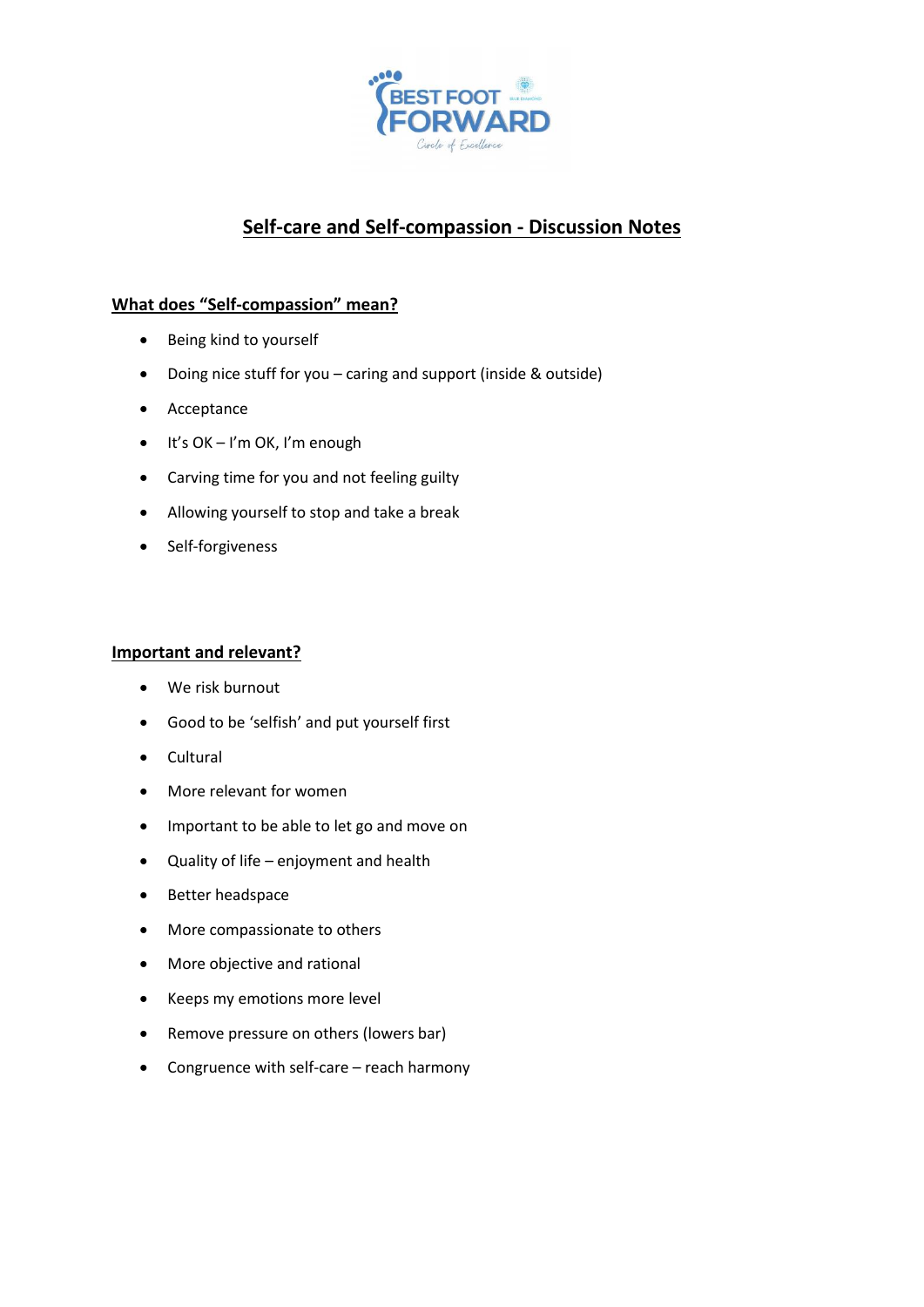

#### **Why don't we show more compassion?**

- Don't think about (until pointed out)
- Sign of weakness
- Admitting we are out of balance
- Programmed not to be compassionate/Programmed to take on too much responsibility
- Critique drives me forward can be good / take personal responsibility
- Generational selfish/frowned upon
- Martyrdom/Pride
- Not conscious about it
- Double standards high for ourselves
- Habit
- Fear being overly indulgent
- Holding ourselves to impossible standards
- Previously failures weren't seen/public more permission to fail/learn/talk/etc.

#### **How can we be more compassionate?**

- Stop saying yes
- Take time/headspace
- Date nigh/date day with myself
- It's good enough and I am enough
- Stop worrying what people think about me!
- Let it go!
- Accept help when it's offered
- Affirmations and mantras
- Talk positively to ourselves
- Banish guilt
- Work out boundaries (and non-negotiables)
- Tell yourself you love yourself